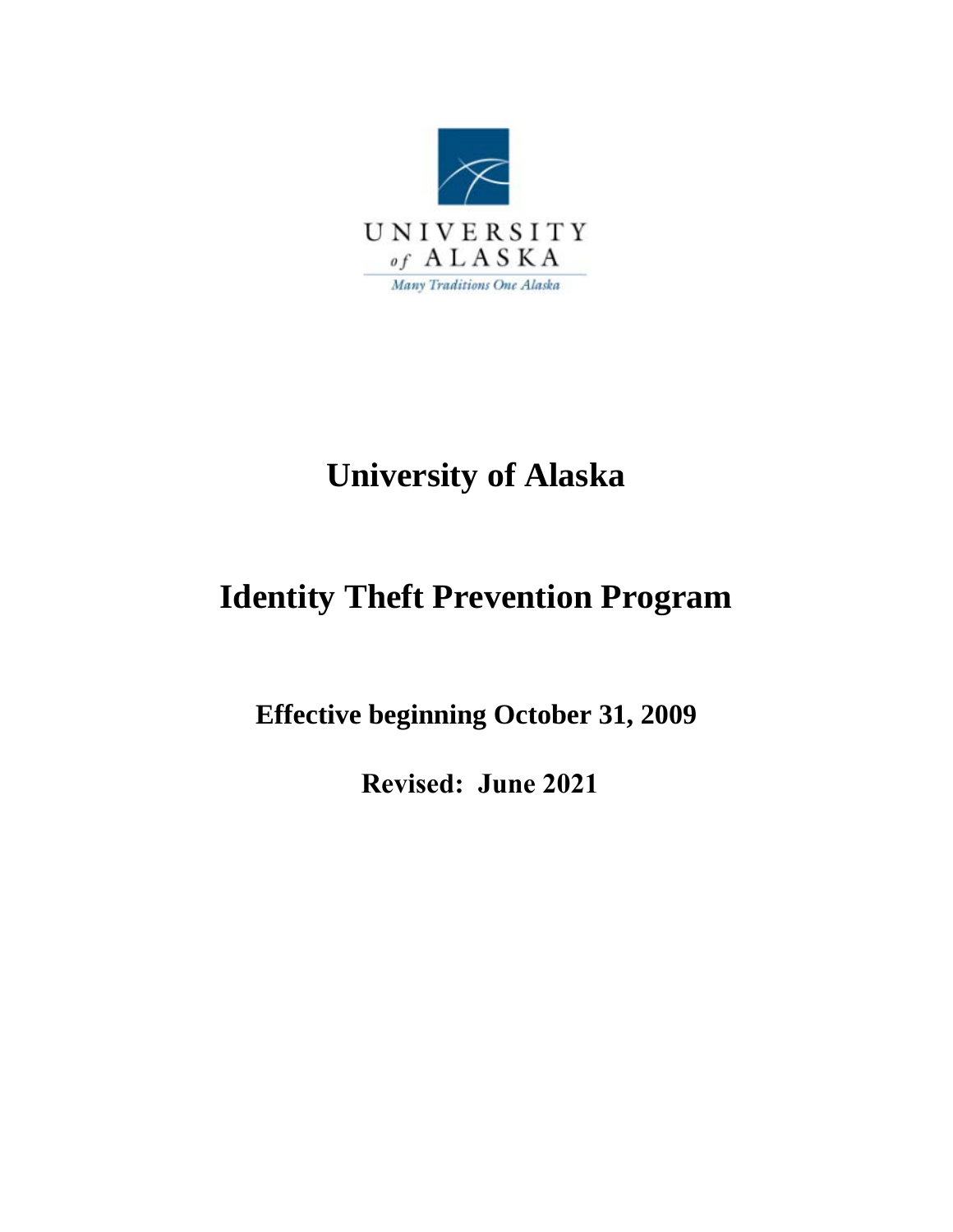## **I. PROGRAM ADOPTION**

The University of Alaska ("University") developed this Identity Theft Prevention Program ("Program") pursuant to the Federal Trade Commission's ("FTC") Red Flags Rule, which implements Section 114 of the Fair and Accurate Credit Transactions Act of 2003. This program was developed with oversight and approval by the chief finance officer and the Board of Regents. After consideration of the size and complexity of the University's operations and account systems, and the nature and scope of the University's activities, the chief finance officer and the University of Alaska Board of Regents determined that this program was appropriate for the University, and approved this Program on June 5, 2009.

## **II. DEFINITIONS AND PROGRAM**

## **A. Red Flags Rule Definitions Used in this Program**

- **Identity Theft** A fraud committed or attempted using the Identifying Information of another person without authority.
- **Red Flag** A pattern, practice, or specific activity that indicates the possible existence of identity theft.
- **Covered Account** A consumer account or payment plan used mostly for personal, family, or household purposes, and that involves multiple payments or transactions. A Covered Account is also an account for which there is a foreseeable risk of identity theft.
- **Program Administrator -** The individual designated with primary responsibility for oversight of the program. See Section VII.A. below.
- **Identifying Information A**ny name or number that may be used, alone or in conjunction with any other information, to identify a specific person, including: name, address, telephone number, social security number, date of birth, government issued driver's license or identification number, alien registration number, government passport number, employer or taxpayer identification number, student/employee identification number, personal computer's internet protocol address, or routing code.
- **Customer** Any individual for whom the university maintains a Covered Account.

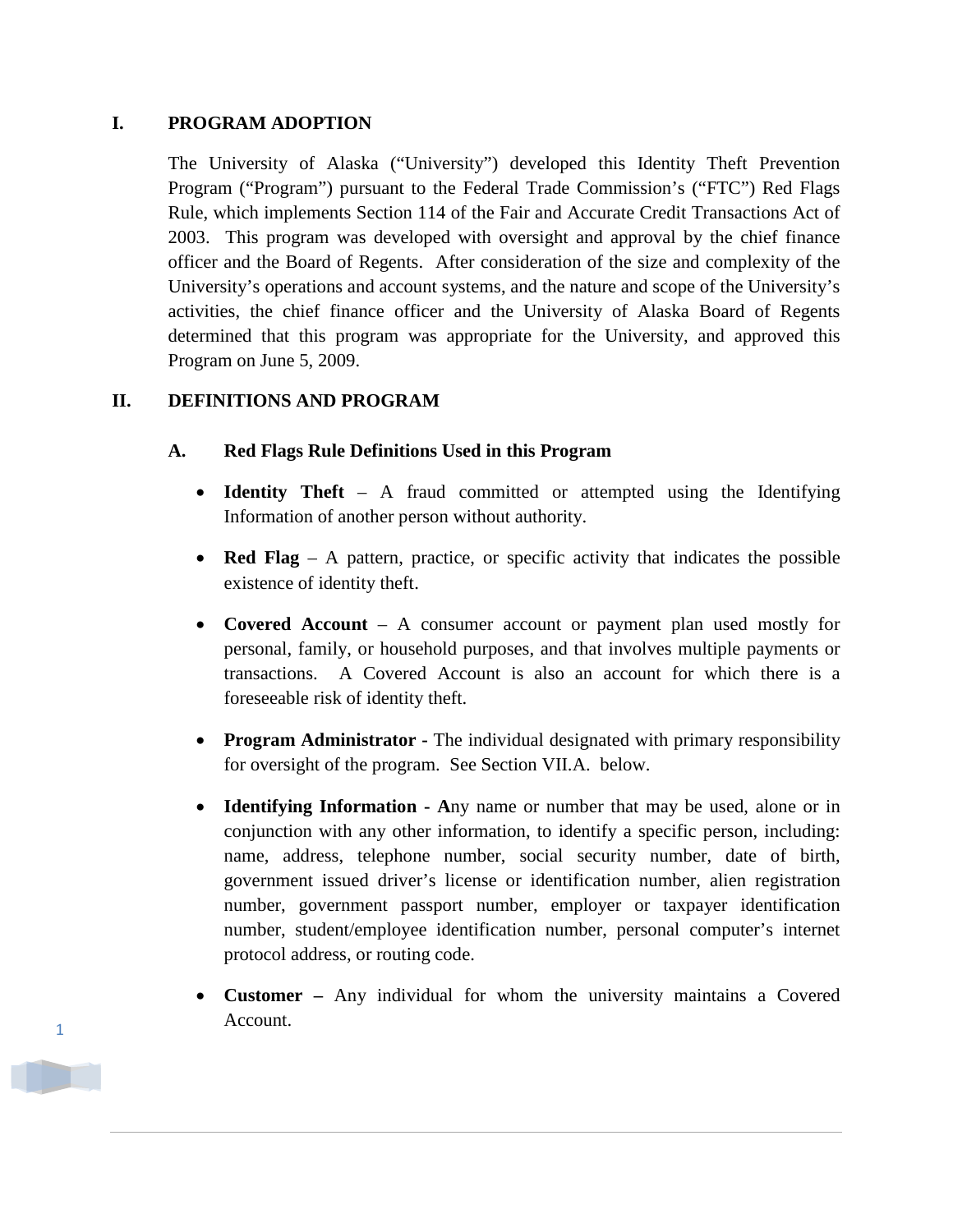• **Service Provider** – Any entity that receives, maintains, processes, or otherwise is permitted access to customer information through its provision of services directly to the University of Alaska (e.g. TMS or Touchnet).

## **B. Fulfilling Requirement of the Red Flags Rule**

Under the Red Flags Rule, the University is required to establish an "Identity Theft Prevention Program" tailored to its size, complexity and the nature of its operation. Each program must contain reasonable procedures to:

- 1. Identify relevant Red Flags for new and existing Covered Accounts and incorporate those Red Flags into the program;
- 2. Detect Red Flags that have been incorporated into the program;
- 3. Respond appropriately to any Red Flags that are detected to prevent and mitigate identity theft; and
- 4. Ensure the program is updated periodically to reflect changes in risks to Customers or to the safety and soundness of the Customer from identity theft.

# **III. IDENTIFICATION OF RED FLAGS**

In order to identify relevant Red Flags, the University considers the types of accounts that it offers and maintains, methods it provides to open its accounts, methods it provides to access its accounts, and its previous experiences with identity theft. The University identifies the following Red Flags in each of the listed categories:

## **A. Notifications and Warnings from Credit Reporting Agencies**

#### **Red Flags**

- 1. Report of fraud accompanying a credit report;
- 2. Notice or report from a credit agency of a credit freeze on an applicant;
- 3. Notice or report from a credit agency of an active duty alert for an applicant;
- 4. Receipt of a notice of address discrepancy in response to a credit report request; and
- 5. Indication from a credit report of activity that is markedly inconsistent with an applicant's usual pattern or activity.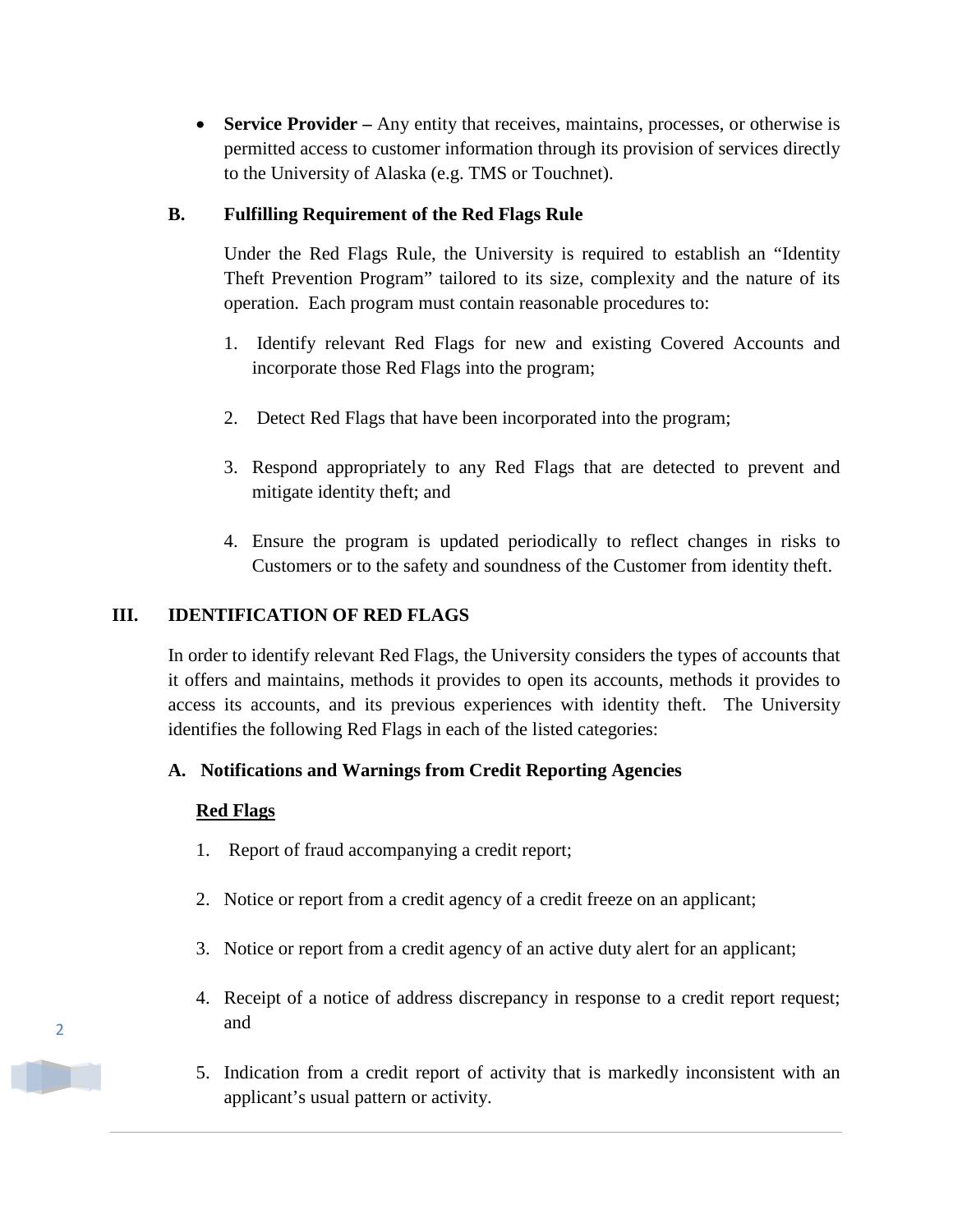#### **B. Suspicious Documents**

#### **Red Flags**

- 1. Identification document or card that is obviously forged, altered or inauthentic;
- 2. Identification document or card on which a person's photograph or physical description is not consistent with the person presenting the document;
- 3. Other document with information that conflicts with existing Customer information; and
- 4. Application for service that exhibits signs of having been altered or forged.

## **C. Suspicious Personal Identifying Information**

#### **Red Flags**

- 1. Identifying Information presented that is inconsistent with other information the Customer provides (example: inconsistent birth dates);
- 2. Identifying Information presented that is inconsistent with other sources of information (for instance, an address not matching an address on a loan application);
- 3. Identifying Information presented that is the same as information shown on other applications that were found to be fraudulent;
- 4. Identifying Information presented that is consistent with fraudulent activity (such as an invalid phone number or fictitious billing address);
- 5. Social security number presented that is the same as one given by another Customer;
- 6. An address or phone number presented that is the same as that of another person;
- 7. A person fails to provide complete personal Identifying Information on an application when reminded to do so; and
- 8. A person's Identifying Information is not consistent with the information that is on file for the Customer.

3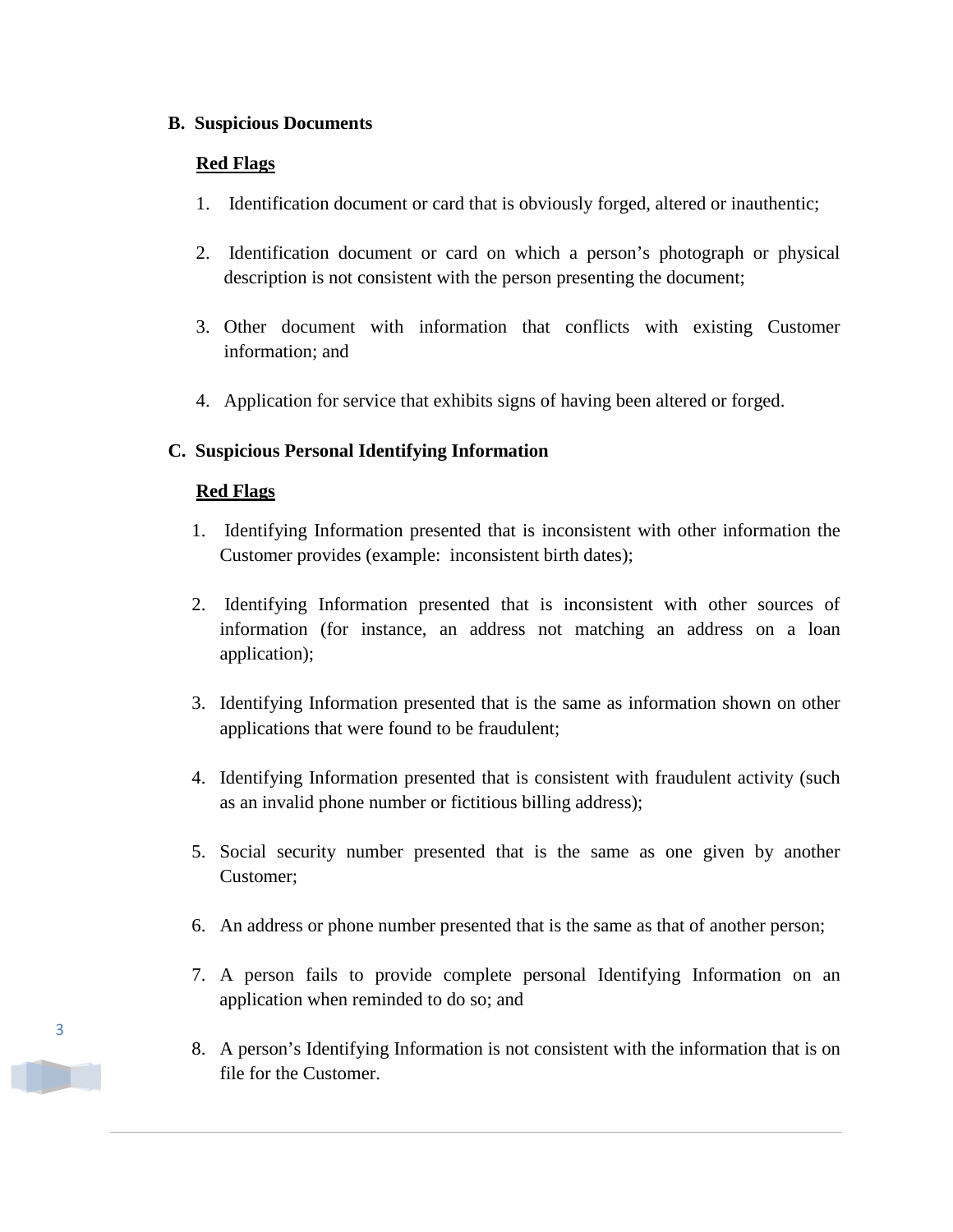## **D. Suspicious Covered Account Activity or Unusual Use of Account**

## **Red Flags**

- 1. Change of address for an account followed by a request to change the Customer's name;
- 2. Payments stop on an otherwise consistently up-to-date account;
- 3. Account used in a way that is markedly inconsistent with prior use;
- 4. Mail sent to the Customer is repeatedly returned as undeliverable;
- 5. Notice to the University that a Customer is not receiving mail sent by the University;
- 6. Notice to the University that an account has unauthorized activity;
- 7. Breach in the University's computer system security; and
- 8. Unauthorized access to or use of Customer account information.

#### **E. Alerts from Others**

#### **Red Flag**

1. Notice to the University from a Customer, identity theft victim, law enforcement or other person that the University has opened or is maintaining a fraudulent account for a person engaged in identity theft.

## **IV. DETECTING RED FLAGS**

#### **A. Enrollment**

In order to detect any of the Red Flags identified above associated with the enrollment of a Customer, University personnel will take the following steps to obtain and verify the identity of the person opening the account:

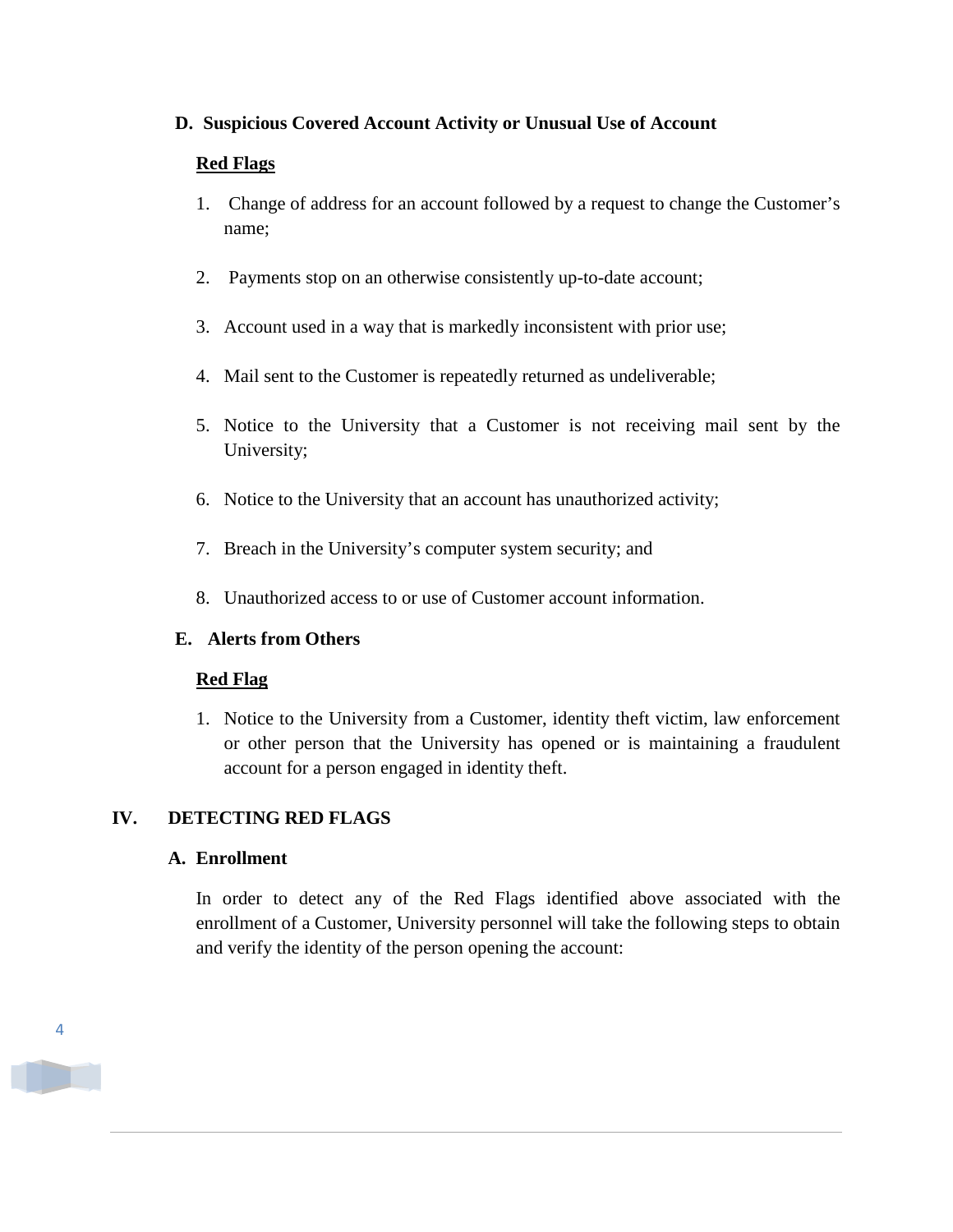## **Detect**

- 1. Require certain Identifying Information such as name, date of birth, academic records, home address or other identification; and
- 2. Verify the Customer's identity at time of issuance of student/employee identification card (review of driver's license or other government-issued photo identification).

## **B. Existing Accounts**

In order to detect any of the Red Flags identified above for an existing Covered Account, University personnel will take the following steps to monitor transactions on an account:

## **Detect**

- 1. Verify the identification of Customers if they request information (in person, via telephone, via facsimile, via email);
- 2. Verify the validity of requests to change billing addresses by mail or email and provide the Customer a reasonable means of promptly reporting incorrect billing address changes; and
- 3. Verify changes in banking information given for billing and payment purposes.

## **C. Consumer ("Credit") Report Requests**

In order to detect any of the Red Flags identified above for circumstances in which a credit or background report is sought, University personnel will take the following steps to assist in identifying address discrepancies:

#### **Detect**

- 1. Require written verification from any applicant that the address provided by the applicant is accurate at the time the request for the credit report is made to the consumer reporting agency; and
- 2. In the event that notice of an address discrepancy is received, verify that the credit report pertains to the applicant for whom the requested report was made and report to the consumer reporting agency as address for the applicant that the University has reasonably confirmed is accurate.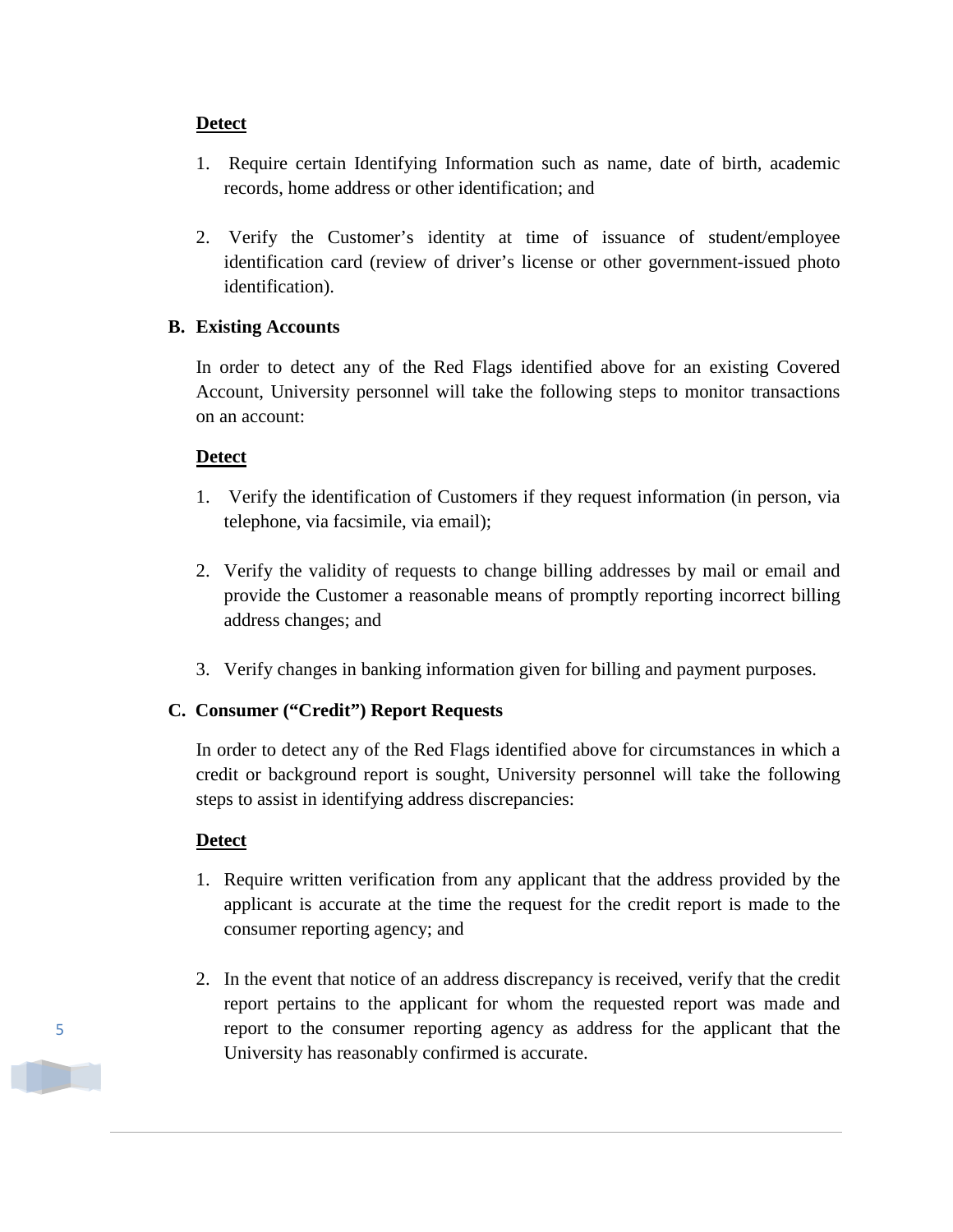## **V. PREVENTING AND MITIGATING IDENTITY THEFT**

In the event University personnel detect any identified Red Flags, such personnel shall take one or more of the following steps, depending on the degree of risk posed by the Red Flag:

### **Prevent and Mitigate**

- 1. Notify Program Administrator;
- 2. Continue to monitor a Covered Account for evidence of identity theft;
- 3. Contact the Customer or applicant (for which a credit report was run);
- 4. Change any passwords or other security devices that permit access to Covered Accounts;
- 5. Not open a new Covered Account;
- 6. Provide the Customer with a new student/employee identification number;
- 7. File or assist in filing a Incident Activities Report ("IAR"); or
- 8. Determine whether response is warranted under the particular circumstances.

#### **Protect Customer Identifying Information**

In order to further prevent the likelihood of identity theft occurring with respect to Covered Accounts, the University/Agency will take the following steps with respect to its internal operating procedures to protect Customer Identifying Information:

- 1. Ensure that its website is secure or provide clear notice that the website is not secure;
- 2. Ensure complete and secure destruction of paper documents and computer files containing Customer account information when a decision has been made to no longer maintain such information;
- 3. Ensure that office computers with access to Covered Account information are password protected;
- 4. Avoid use of social security numbers;
- 5. Ensure computer virus protection is up to date; and

6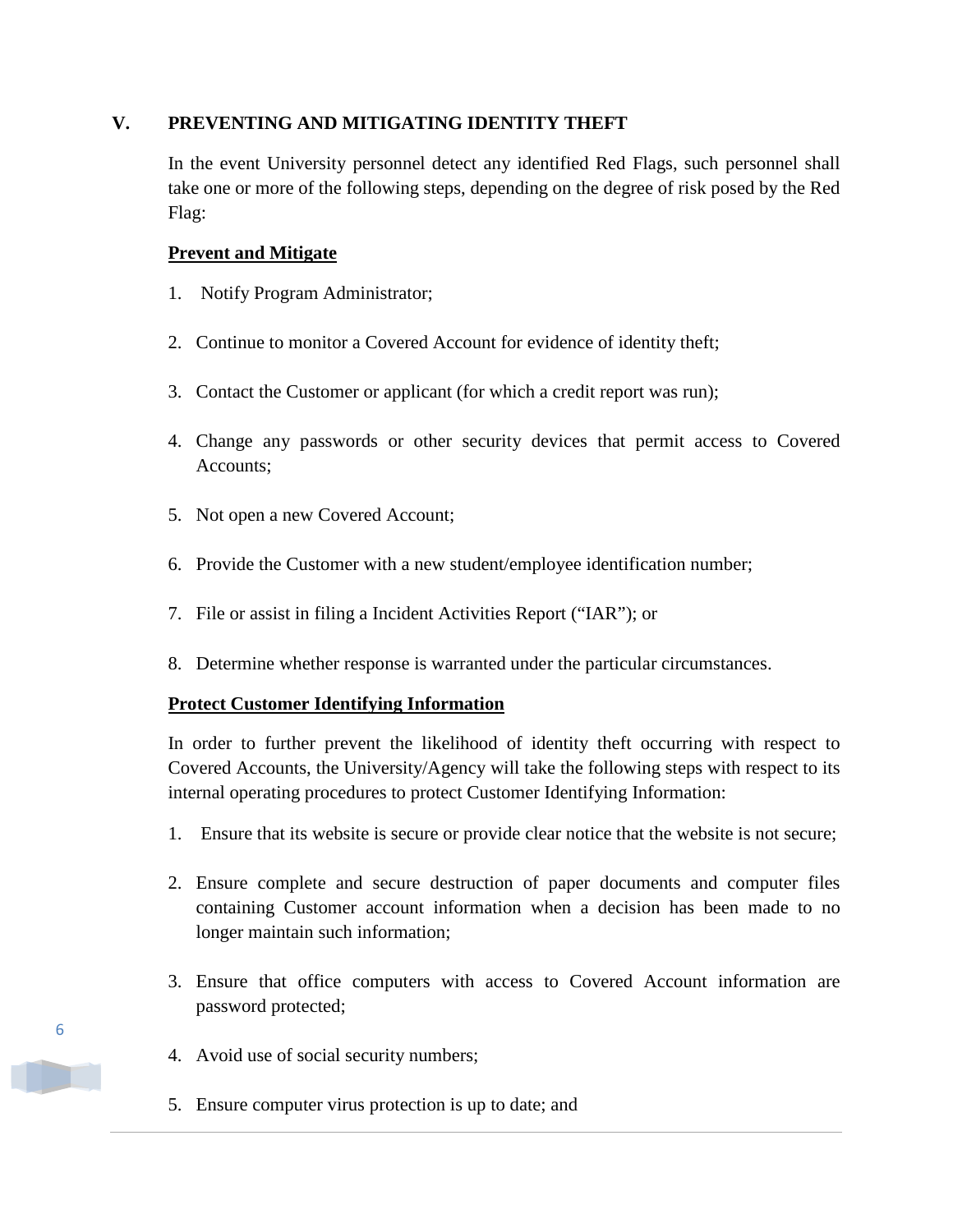6. Require and keep only the Customer information that is necessary for University/Agency purposes.

## **VI. RESPONDING TO RED FLAGS**

Once potentially fraudulent activity is detected, an employee should act quickly. Steps normally include:

- 1. Notify the Campus Program Administrator immediately;
- 2. Gather all related documentation and write a description of the situation. Present this information to the Program Administrator;
- 3. The Campus Program Administrator will complete additional authentication to determine whether the attempted transaction was fraudulent or authentic.
- 4. If the transaction is determined to be fraudulent, appropriate action must be taken under direction from the Program Administrator These actions may include:
	- a. Canceling the transaction;
	- b. Notifying and cooperating with appropriate law enforcement;
	- c. If there is any potential for claim(s) to be filed by injured party(ies), notifying the System Office of Risk Services;
	- d. Notifying the General Counsel office to determine the extent of liability, if any, of the University;
	- e. Notifying the actual Customer that fraud has been attempted.

## **VII. PROGRAM ADMINISTRATION**

#### **A. Oversight**

7

Responsibility for developing, implementing and updating this program lies with an Identity Theft Committee ("Committee") for the University. The committee is headed by a Program Administrator who will be the president of the University or his or her appointee. Two or more other individuals appointed by the president of the University or the Program Administrator comprise the remainder of the committee membership. The Program Administrator with the committee will be responsible for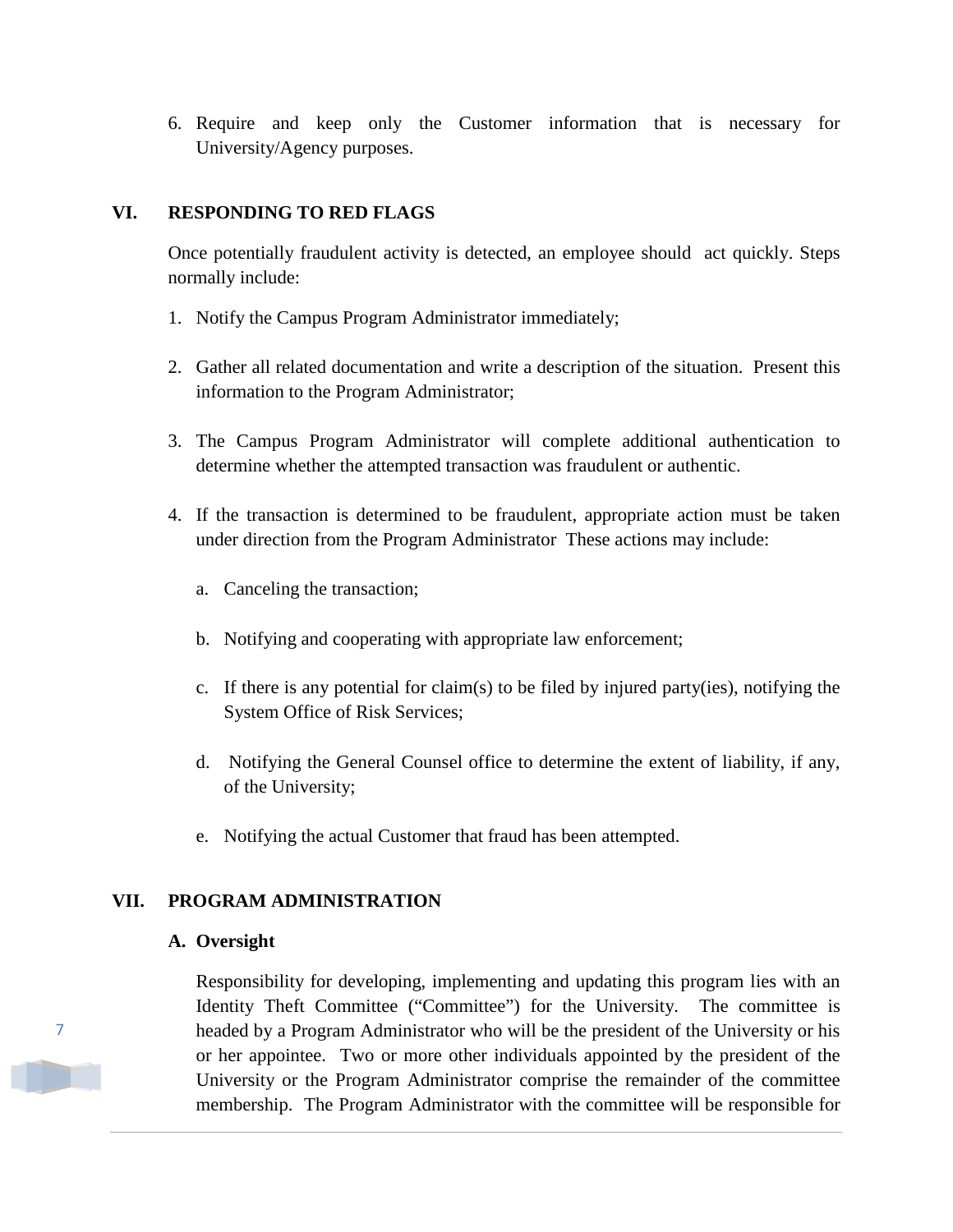ensuring appropriate training of University staff on the program, for reviewing any staff reports regarding the detection of Red Flags and the steps for preventing and mitigating identity theft, determining which steps of prevention and mitigation should be taken in particular circumstances and considering periodic changes to the program. The Board of Regents delegates to the president or the president's designee authority to amend this policy.

#### **B. Staff Training and Reports**

University staff responsible for implementing the program shall be trained either by or under the direction of the Program Administrator in the detection of Red Flags and the responsive steps to be taken when a Red Flag is detected. University staff shall be trained, as necessary, to effectively implement the program. University employees are expected to notify the Program Administrator once they become aware of an incident of identity theft or of the University's failure to comply with this program. At least annually or as otherwise requested by the Program Administrator, University staff responsible for development, implementation, and administration of the program shall report to the Program Administrator on compliance with this program. The report should address such issues as effectiveness of the procedures in addressing the risk of identity theft in connection with opening and maintenance of Covered Accounts, service provider arrangements, significant incidents involving identity theft and management's response, and recommendations for changes to the program.

#### **C. Service Provider Arrangements**

In the event the University engages a service provider to perform an activity in connection with one or more Covered Accounts, the University will take the following steps to ensure the service provider performs its activity in accordance with reasonable procedures designed to detect, prevent, and mitigate the risk of identity theft.

- 1. Require, by contract, that service providers have such policies and procedures in place which comply with the FTC Red Flags Rule; and
- 2. Require, by contract, that service providers review the University program and report any Red Flags to the Program Administrator or the University employee with primary oversight of the service provider relationship.